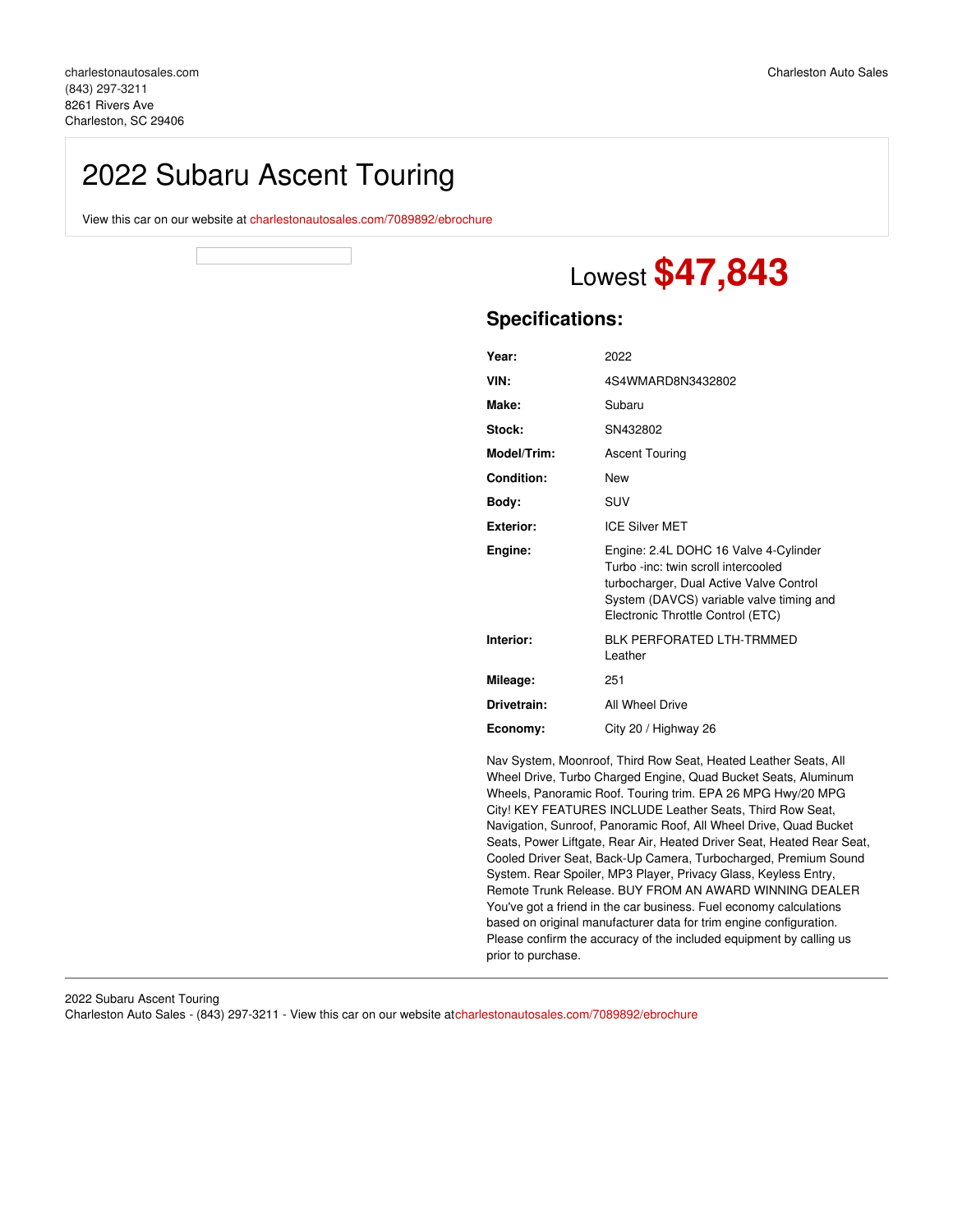

#### 2022 Subaru Ascent Touring

Charleston Auto Sales - (843) 297-3211 - View this car on our website a[tcharlestonautosales.com/7089892/ebrochure](https://charlestonautosales.com/vehicle/7089892/2022-subaru-ascent-touring-charleston-sc-29406/7089892/ebrochure)

## **Installed Options**

## **Interior**

- Heated & Ventilated Front Bucket Seats -inc: 10-way power driver's seat w/2 position memory, power lumbar support, seat bottom cushion extension forward length adjustment, 4-way power front passenger seat, height and tilt adjustable head restraints and whiplash reducing protection
- Driver Seat- Passenger Seat
- Bucket Folding Bucket Front Facing Heated Fold Forward Seatback Rear Seat w/Manual Fore/Aft
- Front Center Armrest and Rear Seat Mounted Armrest
- Manual Tilt/Telescoping Steering Column
- Gauges -inc: Speedometer, Odometer, Engine Coolant Temp, Tachometer, Trip Odometer and Trip Computer
- Power Rear Windows, Fixed 3rd Row Windows and w/Manual Sun Blinds
- STARLINK (Subscription Required) Mobile Hotspot Internet Access
- Fixed 60-40 Bench Leather 3rd Row Seat Front, Manual Recline, Manual Fold Into Floor, 3 Manual and Adjustable Head Restraints
- Heated Leather/Metal-Look Steering Wheel- Illuminated Front Cupholder
- Rear Cupholder- Compass- Valet Function- Power Fuel Flap Locking Type
- Remote Keyless Entry w/Integrated Key Transmitter, 4 Door Curb/Courtesy, Illuminated
- Entry, Illuminated Ignition Switch and Panic Button
- Proximity Key For Doors And Push Button Start
- Remote Releases -Inc: Power Cargo Access and Power Fuel
- HomeLink Garage Door Transmitter- Cruise Control w/Steering Wheel Controls
- Distance Pacing w/Traffic Stop-Go
- HVAC -inc: Underseat Ducts and Headliner/Pillar Ducts
- Voice Activated Dual Zone Front Automatic Air Conditioning
- Rear HVAC w/Separate Controls- Illuminated Locking Glove Box- Driver Foot Rest
- Full Cloth Headliner- Leatherette Door Trim Insert- Leather/Chrome Gear Shifter Material
- Perforated Leather-Trimmed Upholstery -inc: silver or ivory stitching
- Interior Trim -inc: Leatherette Instrument Panel Insert, Simulated Wood Door Panel Insert, Metal-Look/Piano Black Console Insert, Chrome/Metal-Look Interior Accents and Leatherette Upholstered Dashboard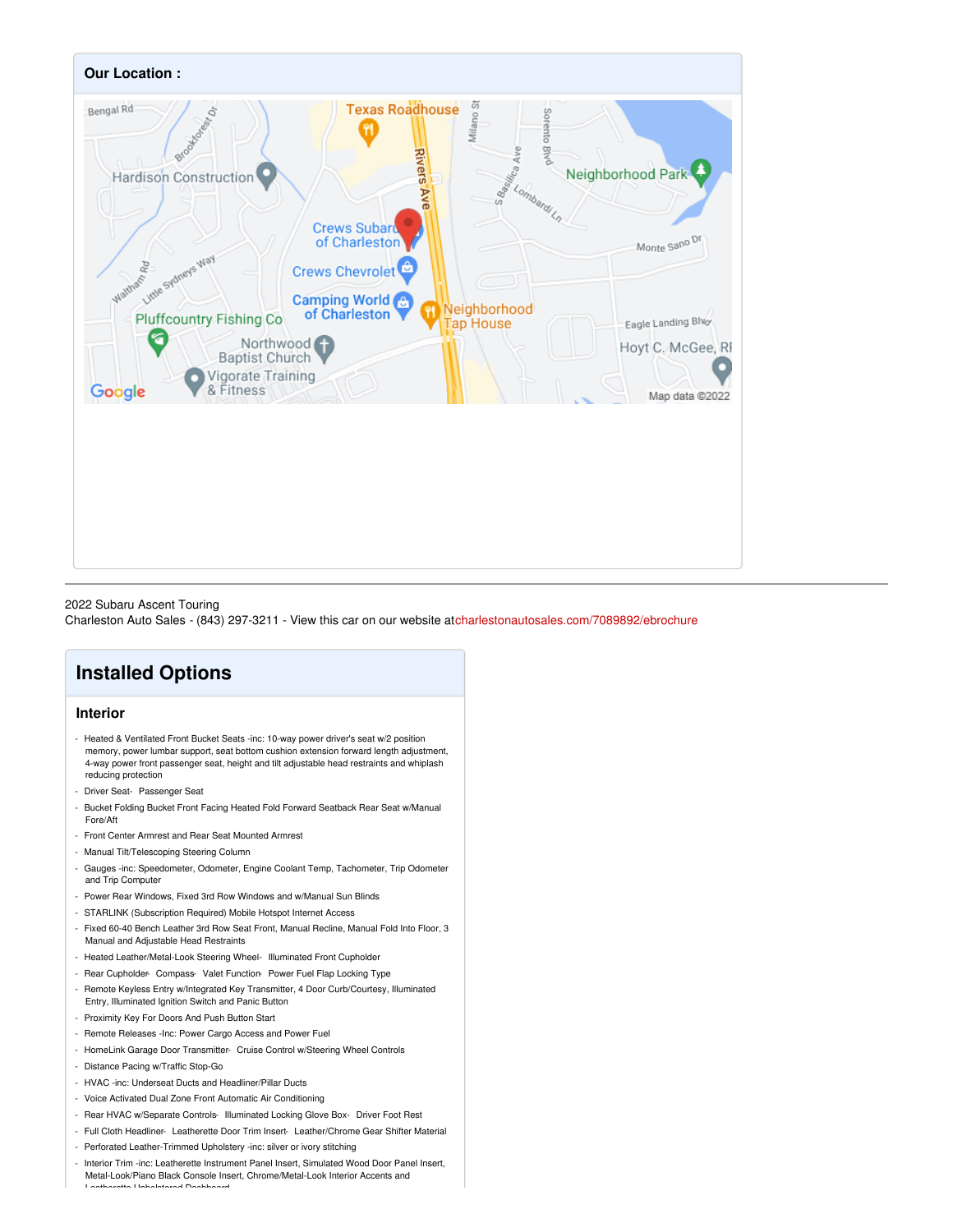Leatherette uphoistered Dashboard

- Driver And Passenger Visor Vanity Mirrors w/Driver And Passenger Illumination, Driver And Passenger Auxiliary Mirror
- Day-Night Auto-Dimming Rearview Mirror
- Full Floor Console w/Covered Storage, Mini Overhead Console w/Storage, Conversation Mirror, 2 12V DC Power Outlets and 1 120V AC Power Outlet
- Front And Rear Map Lights- Delay Off Interior Lighting
- Full Carpet Floor Covering -inc: Carpet Front And Rear Floor Mats Carpet Floor Trim
- Cargo Area Concealed Storage- Trunk/Hatch Auto-Latch- Roll-Up Cargo Cover
- Cargo Space Lights- FOB Controls -inc: Cargo Access
- Smart Device Remote Engine Start
- STARLINK Safety and Security (Subscription Required) Tracker System
- Instrument Panel Bin, Driver / Passenger And Rear Door Bins
- Power 1st Row Windows w/Driver And Passenger 1-Touch Up/Down
- Delayed Accessory Power- Power Door Locks w/Autolock Feature- Systems Monitor
- Redundant Digital Speedometer- Trip Computer- Outside Temp Gauge
- Digital/Analog Appearance Manual Adjustable Rear Head Restraints
- 2 Seatback Storage Pockets- Seats w/Leatherette Back Material- Perimeter Alarm
- Engine Immobilizer- 2 12V DC Power Outlets- Air Filtration
- 2 12V DC Power Outlets and 1 120V AC Power Outlet

## **Exterior**

- Clearcoat Paint
- Express Open/Close Sliding And Tilting Glass 1st And 2nd Row Sunroof w/Power Sunshade
- Body-Colored Front Bumper w/Black Rub Strip/Fascia Accent and Chrome Bumper Insert
- Compact Spare Tire Stored Underbody w/Crankdown- Steel Spare Wheel
- Tires: 245/50R20 102H AS- Wheels: 20" x 7.5 J Dk Gray Alloy w/Machine Finish
- Black Grille w/Chrome Surround- Power Liftgate Rear Cargo Access
- Tailgate/Rear Door Lock Included w/Power Door Locks Roof Rack Rails Only
- Auto On/Off Projector Beam Led Low/High Beam Daytime Running Auto-Leveling Directionally Adaptive Auto High-Beam Headlamps w/Delay-Off
- Perimeter/Approach Lights- LED Brakelights- Headlights-Automatic Highbeams
- Front Fog Lamps- Body-Colored Rear Bumper w/Black Rub Strip/Fascia Accent
- Chrome Side Windows Trim and Black Front Windshield Trim
- Chrome Bodyside Insert, Black Bodyside Cladding and Black Wheel Well Trim
- Chrome Door Handles
- Chrome Power Heated Side Mirrors w/Power Folding and Turn Signal Indicator
- Fixed Rear Window w/Fixed Interval Wiper and Defroster- Deep Tinted Glass
- Rain Detecting Variable Intermittent Wipers w/Heated Wiper Park
- Galvanized Steel/Aluminum Panels- Lip Spoiler

### **Safety**

- Heated & Ventilated Front Bucket Seats -inc: 10-way power driver's seat w/2 position memory, power lumbar support, seat bottom cushion extension forward length adjustment, 4-way power front passenger seat, height and tilt adjustable head restraints and whiplash reducing protection
- Driver Seat- Passenger Seat
- Bucket Folding Bucket Front Facing Heated Fold Forward Seatback Rear Seat w/Manual Fore/Aft
- Front Center Armrest and Rear Seat Mounted Armrest
- Manual Tilt/Telescoping Steering Column
- Gauges -inc: Speedometer, Odometer, Engine Coolant Temp, Tachometer, Trip Odometer and Trip Computer
- Power Rear Windows, Fixed 3rd Row Windows and w/Manual Sun Blinds
- STARLINK (Subscription Required) Mobile Hotspot Internet Access
- Fixed 60-40 Bench Leather 3rd Row Seat Front, Manual Recline, Manual Fold Into Floor, 3 Manual and Adjustable Head Restraints
- Heated Leather/Metal-Look Steering Wheel- Illuminated Front Cupholder
- Rear Cupholder- Compass- Valet Function- Power Fuel Flap Locking Type
- Remote Keyless Entry w/Integrated Key Transmitter, 4 Door Curb/Courtesy, Illuminated Entry, Illuminated Ignition Switch and Panic Button
- Proximity Key For Doors And Push Button Start
- Remote Releases -Inc: Power Cargo Access and Power Fuel
- HomeLink Garage Door Transmitter- Cruise Control w/Steering Wheel Controls
- Distance Pacing w/Traffic Stop-Go

Leatherette Upholstered Dashboard

- HVAC -inc: Underseat Ducts and Headliner/Pillar Ducts
- Voice Activated Dual Zone Front Automatic Air Conditioning
- Rear HVAC w/Separate Controls- Illuminated Locking Glove Box- Driver Foot Rest
- Full Cloth Headliner- Leatherette Door Trim Insert- Leather/Chrome Gear Shifter Material
- Perforated Leather-Trimmed Upholstery -inc: silver or ivory stitching
- Interior Trim -inc: Leatherette Instrument Panel Insert, Simulated Wood Door Panel Insert, Metal-Look/Piano Black Console Insert, Chrome/Metal-Look Interior Accents and